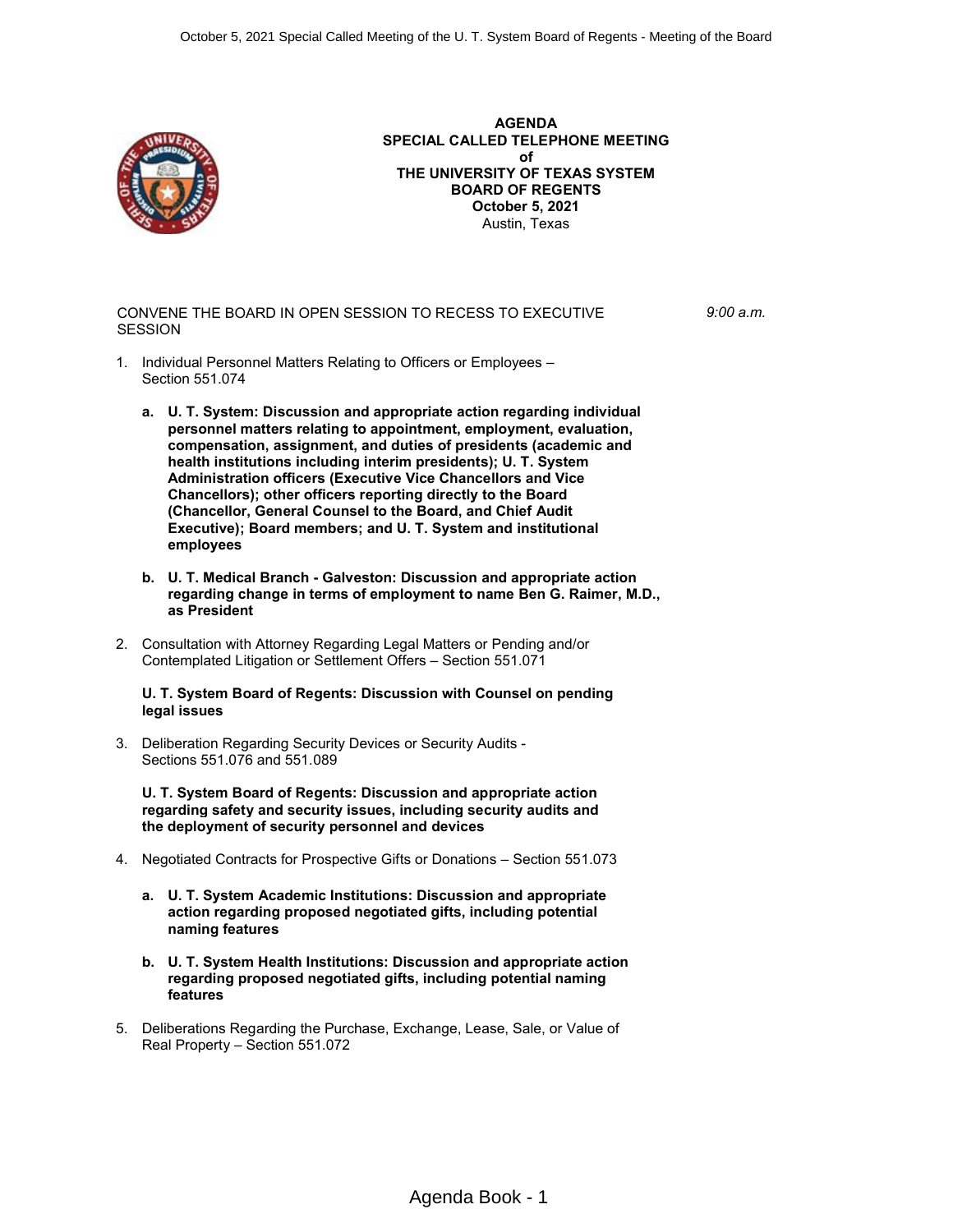|                                                                                                                                                                                                                                                                                                | Page                        |
|------------------------------------------------------------------------------------------------------------------------------------------------------------------------------------------------------------------------------------------------------------------------------------------------|-----------------------------|
| RECONVENE IN OPEN SESSION TO CONSIDER ACTION ON EXECUTIVE<br>SESSION ITEMS AND AGENDA ITEMS                                                                                                                                                                                                    |                             |
| 1. U. T. System Board of Regents: Approval of Consent Agenda items and<br>referral of any items to the full Board                                                                                                                                                                              | 3                           |
| Interagency Agreement (funds coming in) - U. T. System: Renewal of<br>a.<br><b>Interagency Contract with Texas Higher Education Coordinating Board</b><br>to administer and oversee funding to support the Texas Child Mental<br>Health Care Consortium, and related finding of public purpose |                             |
| b. Contract (funds going out) - U. T. Arlington: Academic Partnerships, LLC,<br>to provide online educational services                                                                                                                                                                         |                             |
| 2. U. T. System Board of Regents: Approval of proposed amendments to<br>the Investment Policy Statements for the Permanent University Fund,<br>the General Endowment Fund, the Permanent Health Fund, the Long Term<br><b>Fund, and the Intermediate Term Fund</b>                             | 4                           |
| 3. U. T. Medical Branch - Galveston: Discussion and appropriate action<br>regarding change in terms of employment to name Ben G. Raimer, M.D.,<br>as President                                                                                                                                 |                             |
| <b>ADJOURN</b>                                                                                                                                                                                                                                                                                 | 10:00 a.m.<br>approximately |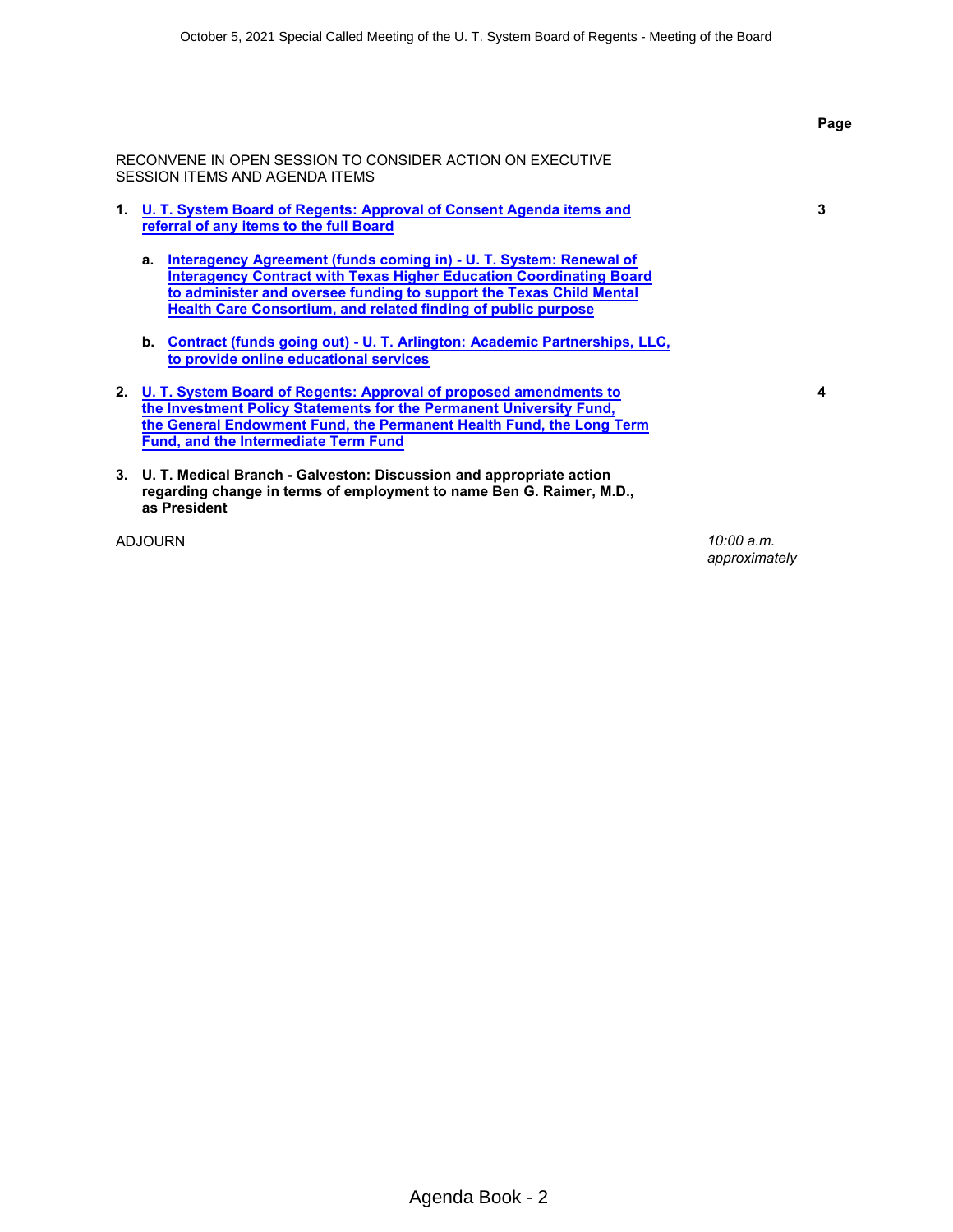#### <span id="page-2-0"></span>**1. U. T. System Board of Regents: Approval of Consent Agenda items and referral of any items to the full Board**

# **RECOMMENDATION**

The Board will be asked to approve the Consent Agenda beginning on [Page](#page-4-0) 5.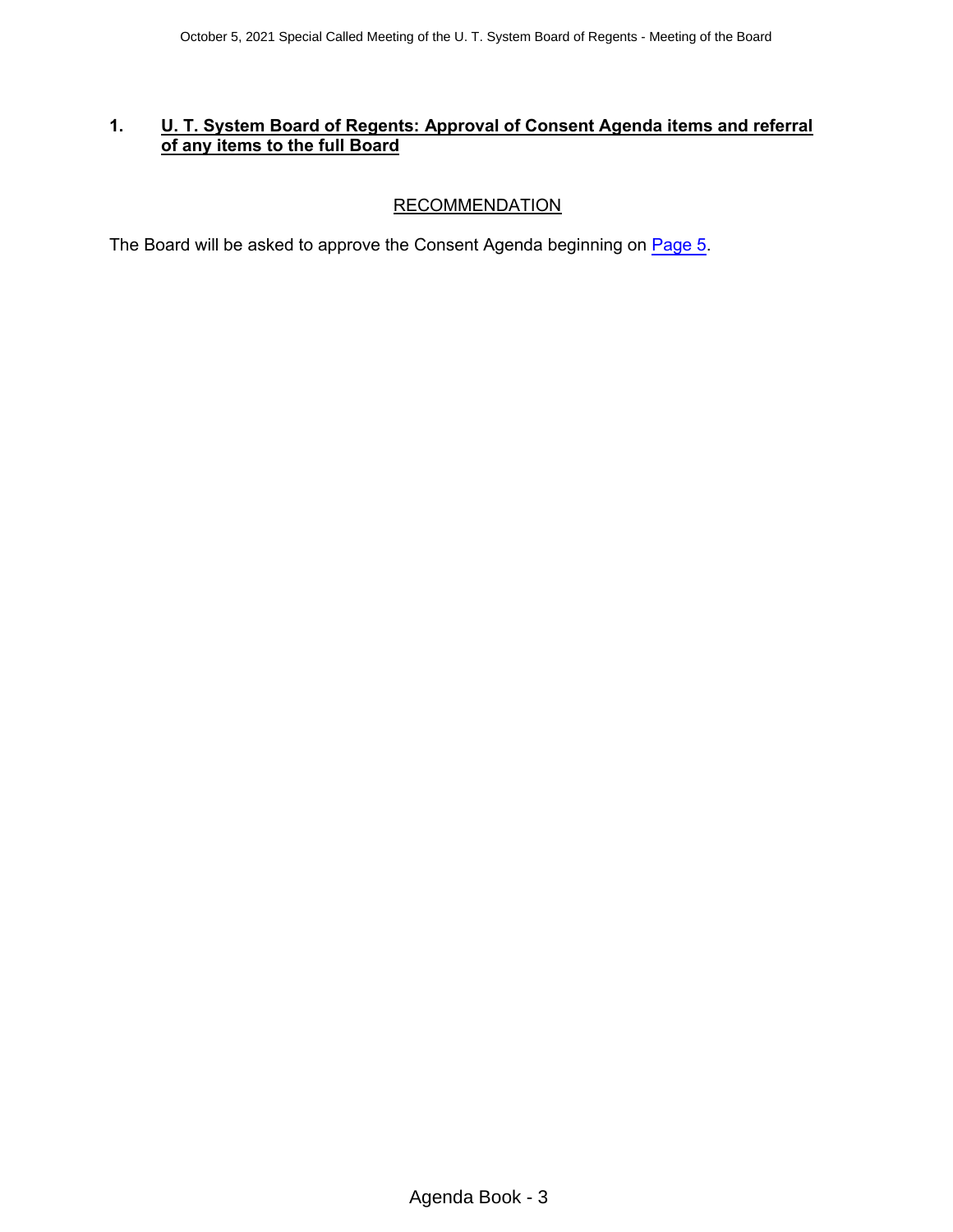#### <span id="page-3-0"></span>**2. U. T. System Board of Regents: Approval of proposed amendments to the Investment Policy Statements for the Permanent University Fund, the General Endowment Fund, the Permanent Health Fund, the Long Term Fund, and the Intermediate Term Fund**

## RECOMMENDATION

The Chancellor and the *Interim* Executive Vice Chancellor for Business Affairs concur in the recommendation by The University of Texas/Texas A&M Investment Management Company (UTIMCO) that the U. T. System Board of Regents approve proposed amendments to the Exhibits of the Investment Policy Statements for the Permanent University Fund (PUF), General Endowment Fund (GEF), Permanent Health Fund (PHF), Long Term Fund (LTF), and Intermediate Term Fund (ITF) to change the benchmark for public real estate investments from the MSCI US REIT Index (RMZ) to the MSCI US REIT Gross Total Return Index (RMSG). The effective date of this change will be September 1, 2021.

### BACKGROUND INFORMATION

Upon subsequent review of benchmarks approved by the U. T. System Board of Regents on August 19, 2021, UTIMCO determined that the MSCI US REIT Index (RMZ) is a price only REIT benchmark, which neglects to include the impact of dividends received from REIT investments. Historically, REIT dividends have been a meaningfully positive component of an investor's return associated with REIT holdings, accounting for an additional return of 4-5% annually over the last one, three, and five year periods. As such, UTIMCO is recommending that the Board approve a correction to the public real estate benchmark by changing it from the price only MSCI US REIT Index (RMZ) to the MSCI US REIT Gross Total Return Index (RMSG), which measures the total return of both the price movements and dividends received.

UTIMCO recommends changing the benchmark for public real estate investment trusts in the PUF, GEF, PHF, LTF, and ITF Investment Policy Statements and making this change effective September 1, 2021.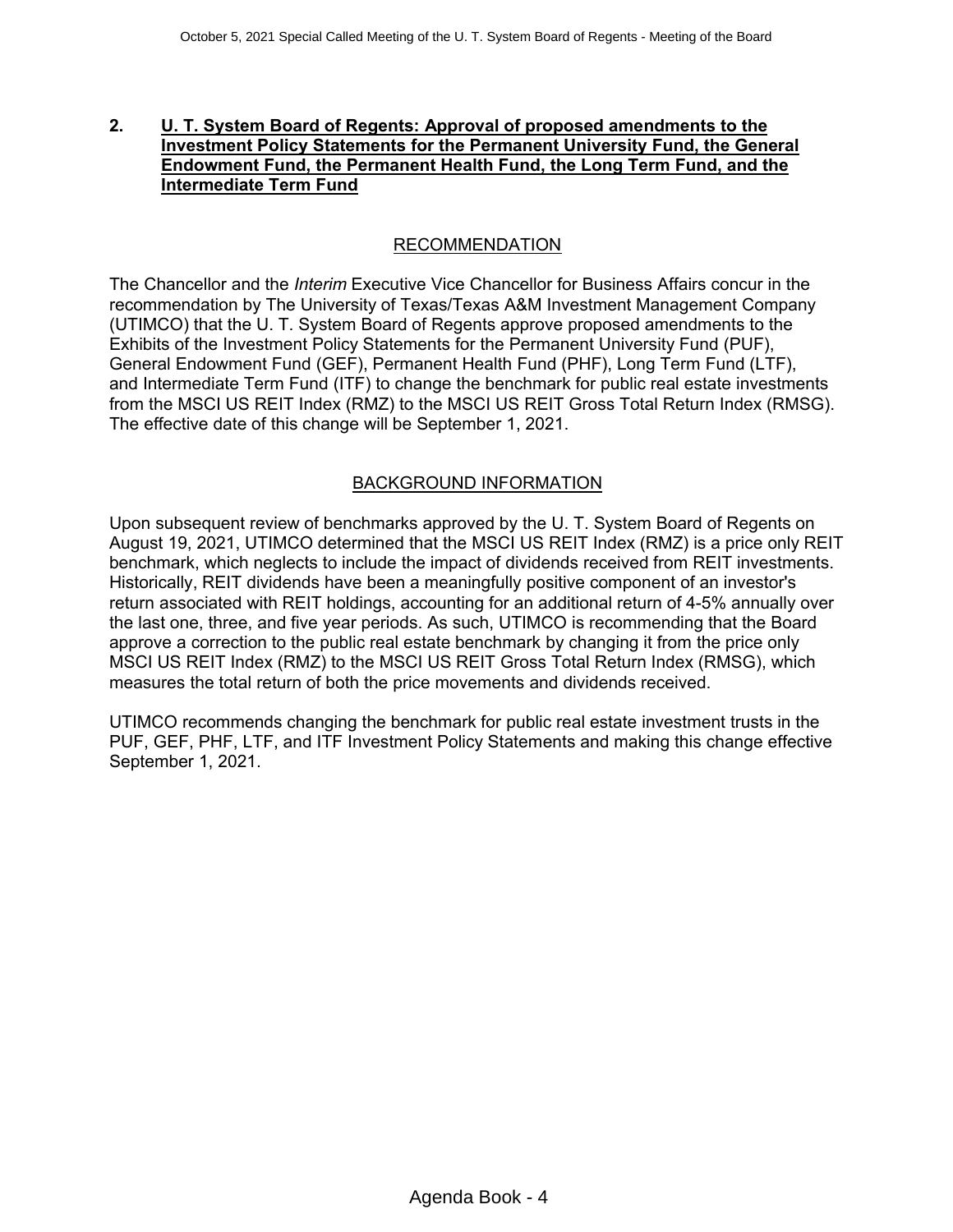<span id="page-4-0"></span>

#### **THE UNIVERSITY OF TEXAS SYSTEM BOARD OF REGENTS CONSENT AGENDA**

**Special Called Board Meeting:**  October 5, 2021 Austin, Texas

a. Interagency Agreement (funds coming in) - **U. T. System**: Renewal of Interagency Contract with Texas Higher Education Coordinating Board to administer and oversee funding to support the Texas Child Mental Health Care Consortium, and related finding of public purpose Agency: Texas Higher Education Coordinating Board Funds: \$975,000 for FY 2022 and \$975,000 for FY 2023, for a total of \$1,950,000 Period: September 1, 2021 through August 31, 2023 Description: Under this contract renewal, U. T. System will continue to administer and oversee funding to support the efforts and mission of the Texas Child Mental Health Care Consortium (Consortium). The Consortium was established by the 86th Texas Legislature to leverage the expertise and capacity of Texas health-related institutions of higher education to address urgent mental health challenges and improve the mental health care system in Texas in relation to children and adolescents and to enhance the state's ability to address mental health care needs of children and adolescents through collaboration of those health-related institutions. The initial Agreement was approved by the Board of Regents on September 27, 2019, following selection of U. T. System Administration as the administrator of the Consortium by the Consortium's Executive Committee. House Bill 1, *The General Appropriations Act* of the 87th Texas Legislature, Regular Session, appropriated \$600,000 for FY 2022 and \$600,000 for FY 2023 to the Higher Education Coordinating Board to fund the continued administration and oversight of the Consortium, which is administratively attached to the Coordinating Board. In addition, the Coordinating Board will disburse \$375,000 for FY 2022 and \$375,000 for FY 2023 for U. T. System Administration to procure services for an independent, external evaluation of the programs of the Consortium. Thus, under this renewal agreement, U. T. System Administration will receive \$975,000 in FY 2022 and \$975,000 in FY2023, for a total of \$1,950,000.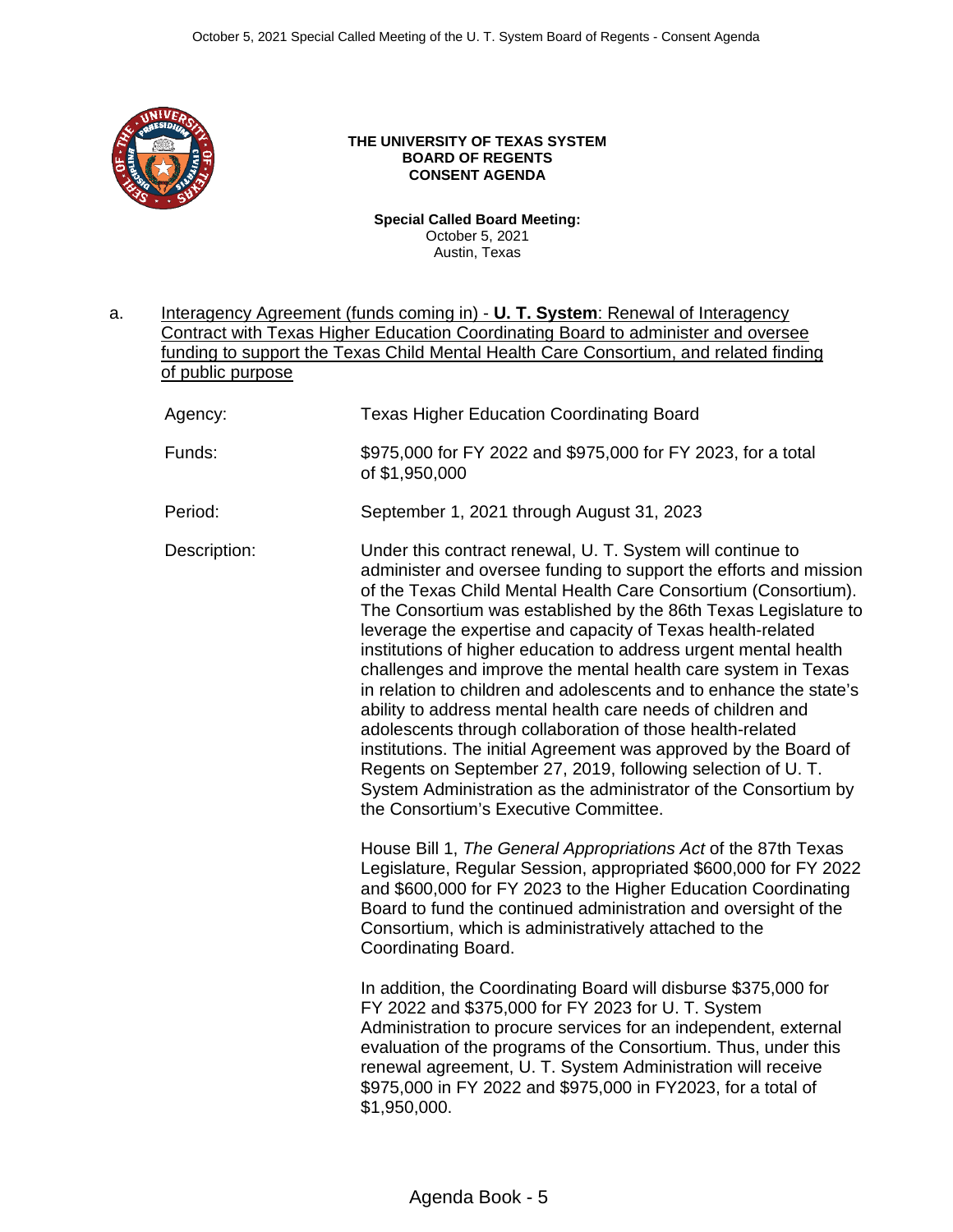Finding of Public Purpose: If approved, the activities proposed above are ensured to serve a public purpose based on the following:

- 1. The proposed renewal of the interagency contract has a predominantly public purpose as the administrative and oversight services to be provided are in support of the legislature's stated purposes for the Consortium: to address urgent mental health challenges and improve the mental health care system in Texas in relation to children and adolescents, and to enhance the state's ability to address mental health care needs of children and adolescents.
- 2. Under the terms of the interagency contract, U. T. System Administration will retain sufficient control over its contributions to the Consortium to ensure the public purpose is accomplished. Each of the U. T. health institutions, as well as the Dell Medical School at U. T. Austin and the U. T. Rio Grande Valley School of Medicine, have two representative members on the Consortium Executive Committee, the Consortium's governing body. In addition, U. T. System Vice Chancellor for Health Affairs and Chief Medical Officer David Lakey serves as its Presiding Officer.
- 3. U. T. System Administration will receive adequate consideration and benefits through its support of the Consortium as the Consortium includes the six U. T. health institutions, as well as the Dell Medical School at U. T. Austin and the U. T. Rio Grande Valley School of Medicine.